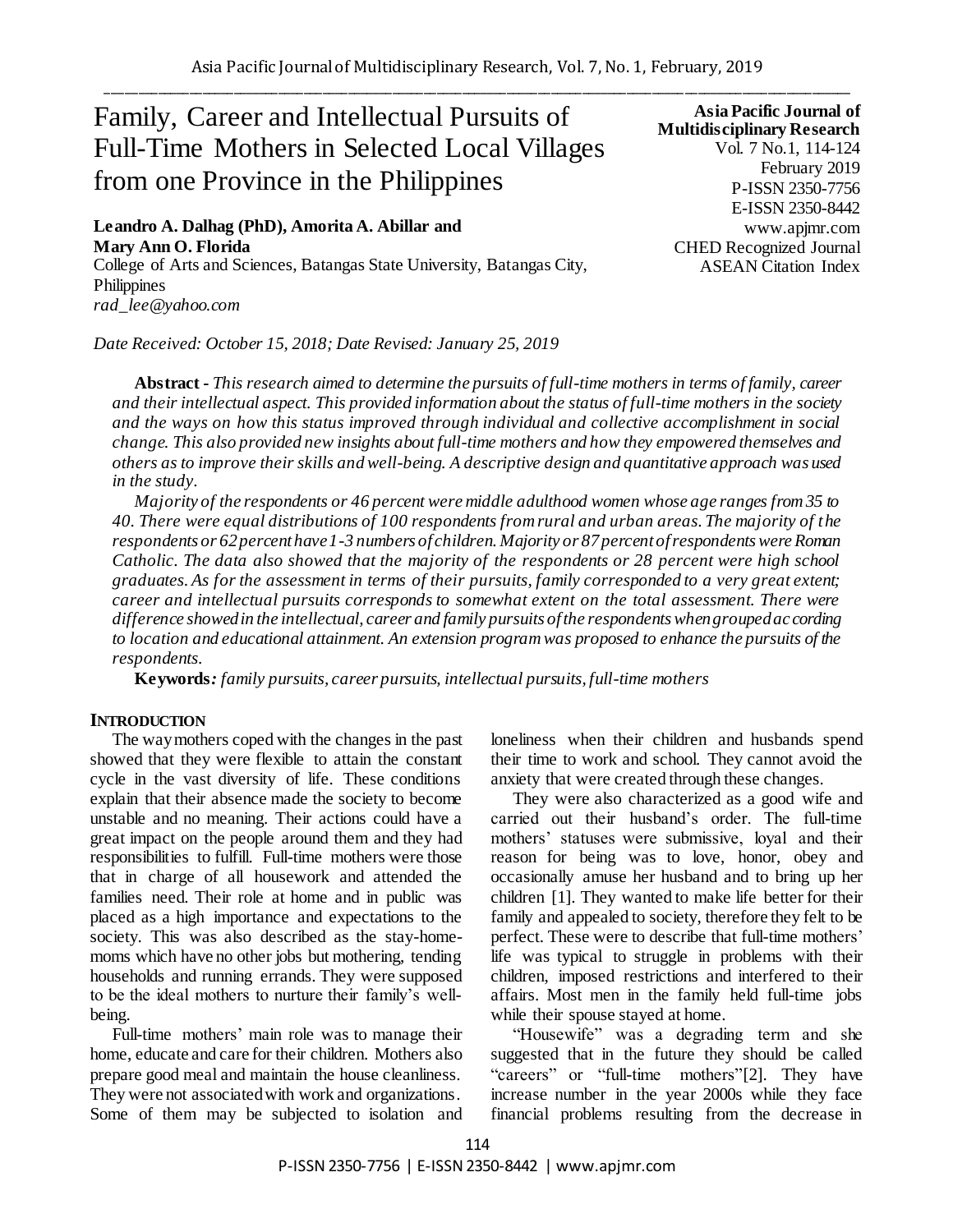average income in year 2008. By the year 2014, the Pew Research Center has a result of one out of four mothers stay at home.

Over the past thirty years, Filipino families had changed especially the role and status of mothers. There were assumptions that when a person grew in Filipino society, he belongs to someone. This showed that when a child presented his or herself to others, their family was that they identified. They portrayed a sense of obligation, commitment and loyalty as to which they chose their mother rather than their father as their reference person. They were most attached to their mother and gain their protection, care and love. Through this, Filipino mothers had an "ownership" relationship that could have given them the rights over their children. In their unconscious mind, they may believe that their children were emotionally dependent and that they had a greater hold to them.

As a mother, their role to the life of their children doesn't end when they got married. They had the power through them even though it diminished. When making decisions, she has a major influence on what would happen to a certain event. Common conflict in Philippine familial system was when the wife and the mother-in-law made different decision. This made the decision more in conflict and the husband always be in the middle of them. When arguments arise, the wife wouldn't never openly confront the mother-in-law.

Filipino mothers showed how well they raised their children. They could've been predicted the failure or success of their children through their attitude. They made different parenting style and reinforce them through reward or punishment. They thought their children to respect and obey their elders. And if they owe a favor to someone, they should repay them back.

Filipino mothers had a great meaning in Philippine culture because of being family-oriented individuals. They tied the relationship of family and they were expected to bear a child. Most of the matters in household and children's well-being were most of mother's responsibility through their life course. She has a power and position that should not be underestimated. Some differences showed on childrearing patterns between Filipino and American mothers. Filipino mothers were more compassionate and open-minded about feeding intervals, weaning and proper toilet-training through their children than American mothers. American mothers used physical punishment to imposed obedience, threats of loss of love and denial while Filipino mothers used to scold their children.

In present situation, Filipino mothers also value respectfulness, qualities that associated with achievement, and more desirable in adult's behaviour for decision. There are more mothers who migrated to other countries to give their family a well-life. Their role appeared to have a major complication on the family's adjustments. The mother's absence made a difference to the growth of their children.

The researchers wanted to conduct this study because they wanted to learn the status of housewives in the society and the ways on how this status could be improved through individual and collective accomplishment in social change. The study would also provide the researchers new insights about fulltime mothers and how they empowered themselves and others as to improve their well-being. The study would also help the researchers to come up with an idea that provided the full-time mothers a different program that would be a great help for them. The researchers believed that knowing the significance of the study can lead them to fully understand the pursuits of full-time mother's.

# **MATERIALS AND METHODS**

The descriptive research design was used in the study. Descriptive research design involves collecting data in order to test hypothesis or answer questions regarding the subject of the study.

Descriptive research method, according to Fletcher was used as it is found to be the most suitable to find out the profile variable that affect the family, career and intellectual pursuits of the respondents and at the same time to determine the significant difference on the aforementioned variables when grouped to their demographic profile.

The quantitative approach was also employed since the study involved computation of frequency in each express concern. The respondents of the study were the full-time mothers whose age range from 35 to 64 years old of selected barangays of Batangas City. The researchers used two non-probability sampling which were purposive sampling to select barangays from the city. It was used based upon the respondent's capacity and willingness to participate on the study being conducted. This was used as a particular determinant of the individual's characteristics in this particular study. A quota sampling was also used to gather the respondents from each barangay. This was based on the specific number of the respondents within a given population. This was to concentrate more on the individual's capacity and number. There were 10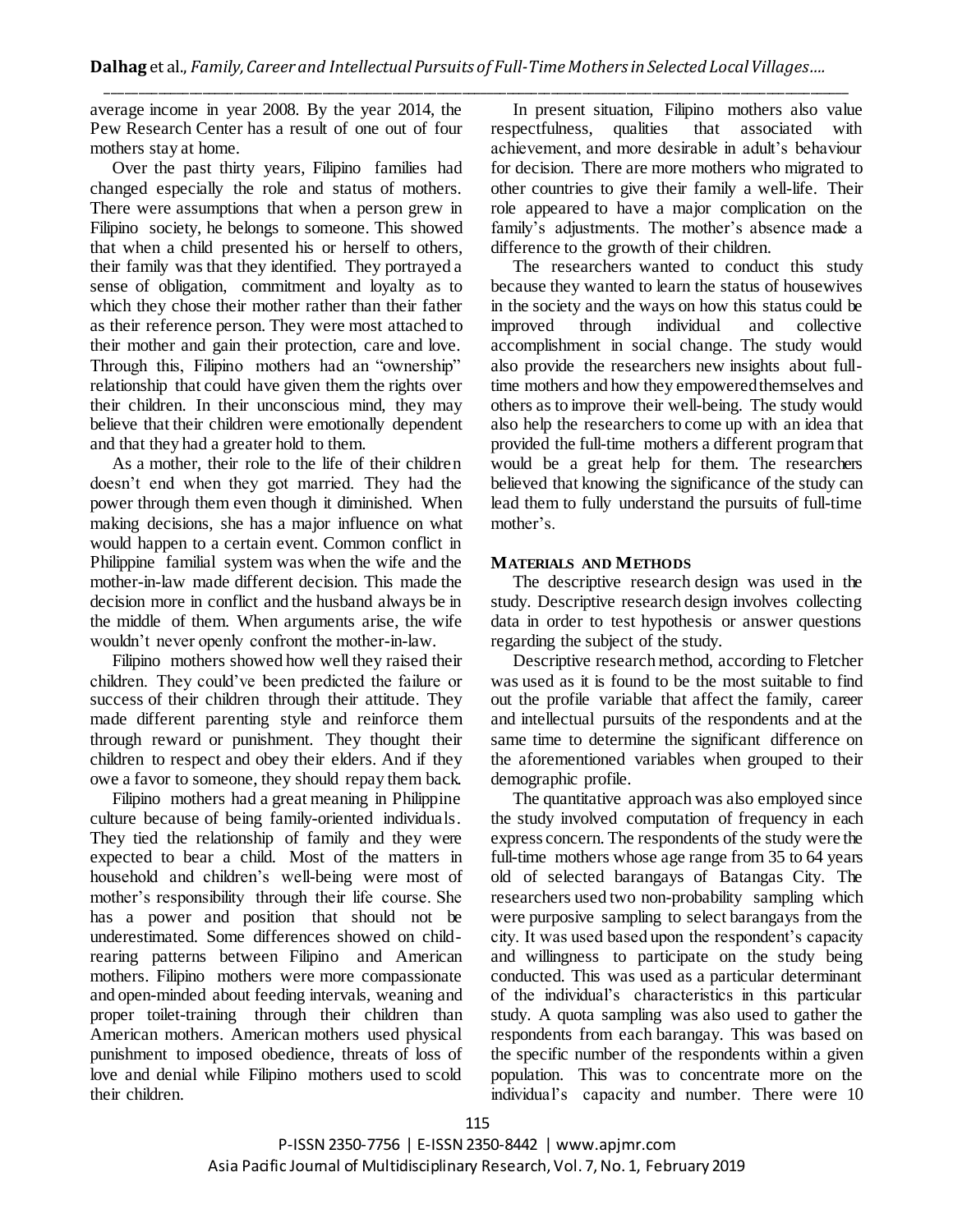barangays selected, 5 from rural areas and the other 5 from urban areas. The researchers gathered 10 fulltime mothers in each barangay to have a total of 100 respondents.

Survey Questionnaire. This was used to gather the data needed in the study such as the profile of the respondents and the items that help assessed their family, career and intellectual pursuits. The first part of the questionnaire was the demographic profile which included the age, location, number of children, religion and educational attainment. The second part was divided into three categories for the aforementioned variables. There are different subgroups of items for each variable: the items as health, education, lifestyle, finances, faith, love and care included the following subgroups such for the family pursuits. The items for career pursuits included the following subgroups such as establishing a business, working in the field of specialization, being in the superior position in the job or being a subordinate, and doing a voluntary work. The intellectual pursuits included the following subgroups such as accomplishing educational goals, reading, writing, and gaining knowledge about social issues and technology. Providing different subgroups of items in each variable was done so to have a well-distributed item for each category. All of the items were adapted from the conceptual literature and the other related studies. To measure the pursuits of the respondents, the researchers used the Likert Scale in scoring the instrument. This was used to convey the underlying dimension to survey respondents so that they could then choose the response option that best reflects their position on that dimension (Survey Question Bank: Methods Fact Sheet 1, 2010). The items on each category were given values of 1 to 4, with 1 verbally interpreted as no extent, 2 as little extent, 3 as somewhat extent and 4 as very great extent. The following table sums up the scoring of the instrument.

The survey questionnaires were distributed among the full-time mothers. They were asked to answer the following questions with honesty and were assured that it would be in its fullest confidentiality. After constructing the survey questionnaire, it was validated by a Doctor of Psychology and two other experts in the field of Psychology and translated in Filipino language by a grammarian. The validated survey questionnaire then passed through a dry-run that was conducted among 15 full-time mothers in San Pascual, Batangas to test the reliability of the instrument. It got a Cronbach's alpha value of 0.83 indicating a good

internal consistency. After the reliability testing, the questionnaire was then ready for administration.

| Table 1. Summary of Scoring the Survey |  |
|----------------------------------------|--|
| Questionnaire                          |  |

| <b>Scale</b> | Range     | Verbal         | Description          |
|--------------|-----------|----------------|----------------------|
|              |           | Interpretation |                      |
| 4            | 3.50-4.00 | Very Great     | High interest in     |
|              |           | Extent         | pursuing family,     |
|              |           |                | career and           |
|              |           |                | intellectual goals.  |
| 3            | 2.50-3.49 | Somewhat       | Moderate interest in |
|              |           | Extent         | pursuing family,     |
|              |           |                | career and           |
|              |           |                | intellectual goals.  |
| 2            | 1.50-2.49 | Little Extent  | Little interest in   |
|              |           |                | pursuing family,     |
|              |           |                | career and           |
|              |           |                | intellectual goals.  |
| 1            | 1.00-1.49 | No Extent      | No interest in       |
|              |           |                | pursuing family,     |
|              |           |                | career and           |
|              |           |                | intellectual goals.  |

To start with the data gathering procedure, the researchers prepared all the letters for each Barangay chairman noted by their adviser to allow them to conduct the administration of the instrument. Before proceeding with the administration, the researchers rest assured that they had the permission from the Barangay to start. The researchers started the administration within the urban areas and then to the rural areas. The researchers had a list of barangays from both rural and urban areas. The letters were addressed to the barangay captains in selected areas in Batangas City, Philippines and sought permission to conduct the study to their chosen respondents. The researchers used the English and Tagalog version of the questionnaire. The survey questionnaire was administered individually to the respondents. The researchers gave enough time to the respondents to answer the survey questionnaire giving them assurance that their answers would be confidential. The administration and the retrieval of the instruments took three weeks before achieving the target number of population. After this, the data gathered were tabulated in preparation for statistical computation, presentation and analysis of results. The data obtained were presented in the tabulated form, analyzed and interpreted by employing the following statistical techniques and procedures.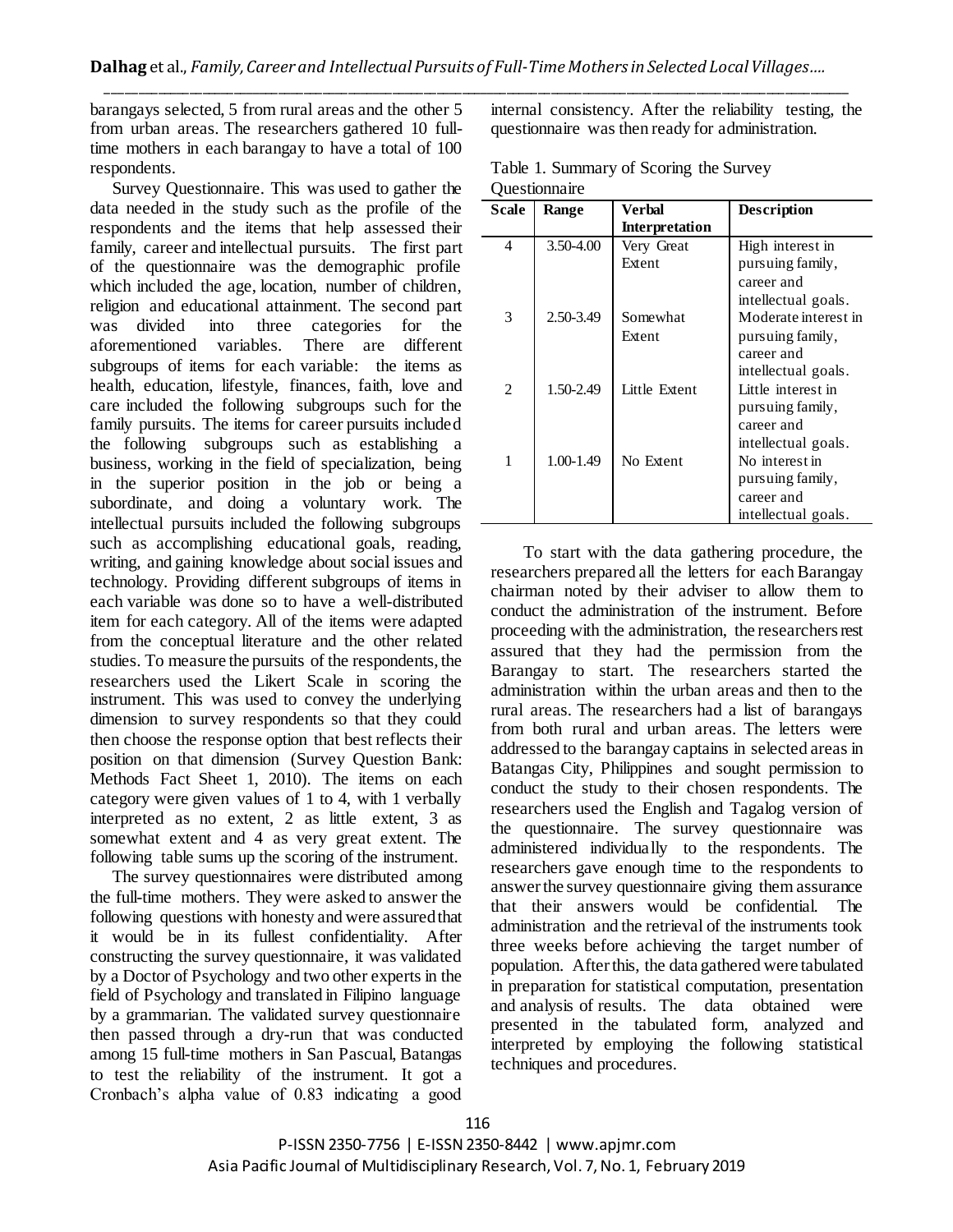Weighted Mean was used to determine the typicality of response and to determine the family, career and intellectual pursuits of full-time mothers. Independent T-test was used to know the significant difference in the family, career and intellectual pursuits when group according to location. One Way Analysis of Variance was used to determine the significant difference in the family, career and intellectual pursuits when group according to age, number of children, religion and educational attainment.

## **RESULTS AND DISCUSSION**

The profile of the respondents in terms of age, location, number of children, religion and educational attainment were gathered and analyzed in this study for the purpose of having an accurate description of the respondents.

**Table 2. Profile ofthe Respondents**

| <b>Profile</b>                | <b>Frequency</b> |
|-------------------------------|------------------|
| Age                           |                  |
| $35 - 40$                     | 46               |
| $41 - 46$                     | 16               |
| $47 - 52$                     | 13               |
| $53 - 58$                     | 13               |
| $59 - 64$                     | 12               |
| <b>Total</b>                  | 100              |
| <b>Types of Barangays</b>     |                  |
| Rural                         | 50               |
| Urban                         | 50               |
| <b>Total</b>                  | 100              |
| Number of Children            |                  |
| $1 - 3$                       | 62               |
| $4 - 6$                       | 31               |
| $7 - 9$                       | $\overline{4}$   |
| $10 - 12$                     | 3                |
| <b>Total</b>                  | 100              |
| Religion                      |                  |
| Roman Catholic                | 87               |
| Iglesia ni Cristo             | 5                |
| Christian Church              | 7                |
| Protestant                    | 1                |
| Total                         | 100              |
| <b>Educational Attainment</b> |                  |
| Elementary Undergraduate      | 6                |
| Elementary Graduate           | 16               |
| High school Undergraduate     | 10               |
| High school Graduate          | 28               |
| <b>Vocational Course</b>      | 3                |
| College Undergraduate         | 12               |
| College Graduate              | 25               |
| Total                         | 100              |

It could be seen from the table that the age bracket of 35-40 has the highest frequency which is 46. The age bracket of 41-46 is the second highest accumulating 16 of the total respondents. While the respondents age bracket of 47-52 and 53-58 have the same frequency of 13. The age bracket of 56-64 has the lowest frequency which is 12. The age of the respondents showed that they had different views on the pursuits they acquired. Age represents the number of years the respondents acquired.

The total number of participants in this study was 100 respondents. There was an equal distribution of respondents for both rural and urban communities with 50 respondents each. The location helped to differentiate the respondents' pursuits and points of view based on the areas where they live.

The table also shows that 62 of the respondents have one to three children. This was followed by 31 mothers who have four to six children. Four of the respondents have seven to nine children and 3 respondents have ten to 12 children. Children of the respondents play an important role on decision making. Respondents' priority was to give them good life and encourage them to strive for their goal.

Roman Catholic got the highest frequency of 87 which means that most of the respondents were Roman Catholic. On the other hand, five were Iglesia ni Cristo, seven were Christian and Protestant out of 100 hundred full-time mothers. This indicates that other religious sect was minimal in Batangas city. Religion plays an important role on the spiritual and emotional growth of respondents.

Majority of the respondents were high school graduate having 28 out of 100 of the total numbers of housewives. This was followed by 25 of the respondents as college graduates, 16 of the respondents were elementary graduate and 12 were college undergraduate. There were respondents who were high school undergraduate. The least three of the respondents finished vocational course. Six of the respondents were elementary undergraduate.

The following tables describe the full-time mothers in terms of their pursuits.

**Family Pursuits.** Table 3 shows the respondents perceived assessment with regard to their family pursuits.

It is reflected on the table that the assessment of the respondent's with regard to their family pursuits was in a very great extent. The statistical calculation yielded a composite mean of 3.77.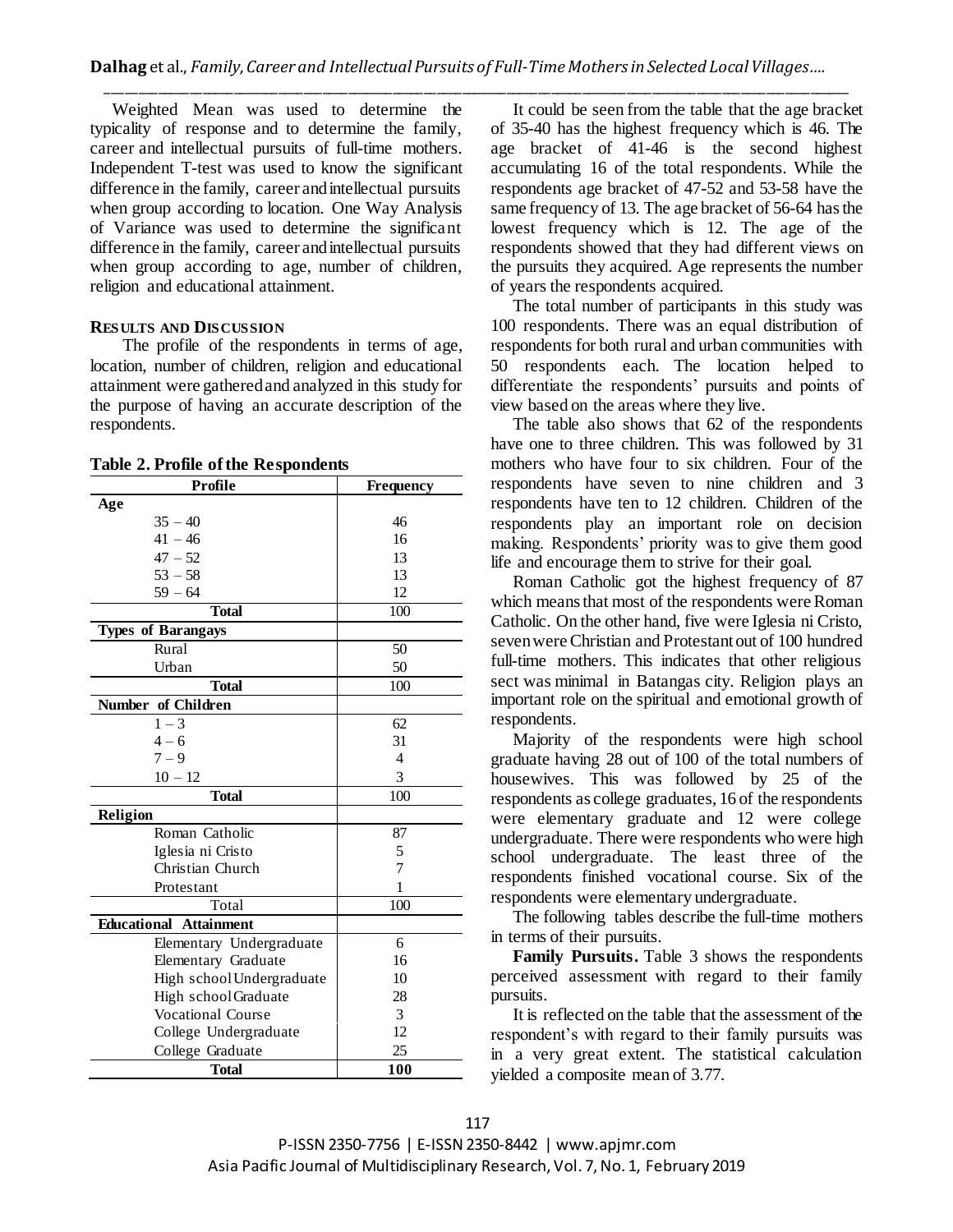| Items                                                                             | WM   | VI         |
|-----------------------------------------------------------------------------------|------|------------|
| 1. I want my family to be God-fearing,                                            | 3.93 | VGE        |
| maintain family prayer and continuously                                           |      |            |
| express gratitude and contentment in<br>life.                                     |      |            |
| 2. I want my children to grow up with                                             | 3.90 | <b>VGE</b> |
| self-discipline and to abide the society's                                        |      |            |
| law.                                                                              |      |            |
| 3. I want to rear responsible, productive                                         | 3.90 | VGE        |
| and happy children.                                                               |      |            |
| 4. I want my children learn to help                                               | 3.86 | <b>VGE</b> |
| people in every opportunity they have.<br>5. I want to generate adequate finances | 3.85 | <b>VGE</b> |
| to sustain the necessities of our family.                                         |      |            |
| 6. I want to ensure a healthy diet for my                                         | 3.85 | VGE        |
| family.                                                                           |      |            |
| 7. I want to maintain good health for all                                         | 3.83 | <b>VGE</b> |
| the members of my family.                                                         |      |            |
| 8. I want my children to attain the                                               | 3.81 | <b>VGE</b> |
| highest possible level of education.<br>9. I want to develop suitable financial   | 3.81 | VGE        |
| plan so I could keep emergency funds.                                             |      |            |
| 10. I want to have an open and                                                    | 3.81 | VGE        |
| productive family communication                                                   |      |            |
| continuously.                                                                     |      |            |
| 11. I want my children to settle and have                                         | 3.76 | VGE        |
| a good family someday.                                                            |      |            |
| 12. I want my family to be involved and                                           | 3.74 | <b>VGE</b> |
| active in our faith.                                                              |      |            |
| 13. I want to give more attention with                                            | 3.74 | <b>VGE</b> |
| each of my children with their mental,                                            |      |            |
| emotional and social aspect.                                                      |      |            |
| 14. I want my children to participate in                                          | 3.68 | VGE        |
| any church activities.<br>15. I want my children to participate in                | 3.66 | VGE        |
| seminars and training that will enhance                                           |      |            |
| their knowledge.                                                                  |      |            |
| 16. I want to identify financial goals for                                        | 3.63 | VGE        |
| my family including retirement, savings,                                          |      |            |
| etc.                                                                              |      |            |
| 17. I want to maintain a home which I                                             | 3.57 | VGE        |
| will be proud of.                                                                 |      |            |
| 18. I want my family to achieve other                                             | 3.56 | VGE        |
| skills that can be attain in vocational                                           |      |            |
| courses.                                                                          |      |            |
| Composite mean                                                                    | 3.77 | VGE        |

|          | Table 3. Assessment of Respondents as to Family |  |
|----------|-------------------------------------------------|--|
| Pursuits |                                                 |  |

*WM = Weighted mean, VI = Verbal Interpretation VGE =Very great extent*

The description represents that they were highly interested in pursuing certain goals which strengthen each family members. It could be seen that their most priority and obligation was their family. Hence, they

generally viewed themselves as family oriented. This also shows that they found themselves in a situation where they sustained to stay in a marriage, had them home with their children to be taken care and focus on homemaking. That family and marriage work best when mothers give their attention fully to them. Their happiness is present when they could give them their time to prepare healthy meals and help patiently with homework of their children.

The full-time mothers represent a value that concerns with the growth of each family member. They maintain a positive communication and social relationship with their family and relatives. Filipino mother's portrays an important responsibility in social life and idea that they create the humanization in the society. They are characterized as dedicated, hardworking and faithful persons. The society expects them to be focused on the needs and be reliable to their family growth. Mothers or housewives also have an ultimate basis for moral feelings, which means that they had a parental instinct and concern for the weak. They are good toward their spouse and children. Their instinctive behavior as a mother conforms to the expectation of the society and the success in role performance of their children. They are responsible for the propagation of the family members comfort and solace. The relationship formed with the housewives and their family showed a relatively source of attachment and identity. Through this, a conflict in the family will lessen and unity will come.

Full housewives for themselves are rare (Van Pelt). They value their time in making their household tasks. This includes the caring and tending for their children and spouse, meal and budget planning and for everyday performing these tasks. Housewives know how to manage their life and become productive at the same time.

According to the [Daily Mail Reporter](http://www.dailymail.co.uk/home/search.html?s=&authornamef=Daily+Mail+Reporter) [3], women believed that the highest achievement they can have was to manage and raised their family. It was also quoted, "Family is what is important in life". A housewife has limited her horizon to their home and family. Whatever she did, she did it for her family. She worked with no fixed time for almost every week, cleans, cooks, tidying dirty clothes and took care of her family. They were not compensated with money but considered as a treasure for willingly giving their whole effort. Housewives do this task to show their love for their family and do not hold "proper jobs" (Working Life). They were dismissing the careerdriven conventions but instead were raised as a

P-ISSN 2350-7756 | E-ISSN 2350-8442 | www.apjmr.com Asia Pacific Journal of Multidisciplinary Research, Vol. 7, No. 1, February 2019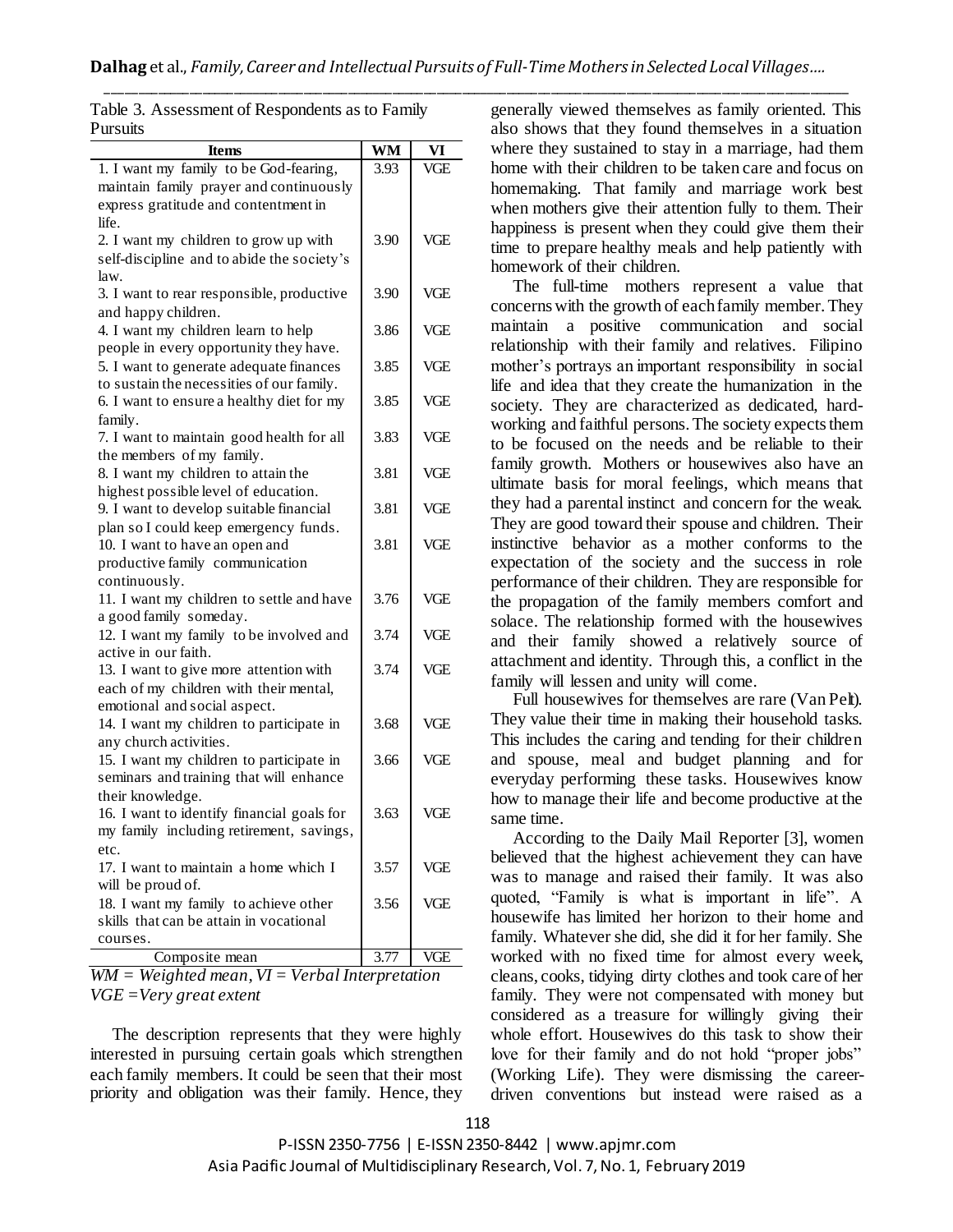primary caretaker as a housewife. Upon this, they were said to view as managing their children's lives, household, the highest achievement they could obtain and were happy for their decisions. They also play as a "director of health", as they shoulder the responsibility to give her family a healthy food, ensuring them that they provide the needs in maintaining a balance diet, tending them to bed and taking care of medication. As a mother, they always had a soft spot for their children.

It also shows that in item number 15 which corresponds to the respondents' answer in maintaining a good relationship with God, expressed gratitude and contentment in life has the highest weighted mean of 3.93. The respondents believed that in order to receive a wide understanding in family pursuits they should focus on God's words and expressed their devotion to him. The center of their life and faith was God and in order to face challenges that come into their lives they should always acknowledge Him. Mothers were involved in the activities such as rituals and novenas. Since the beginning of the world, religion contributed to a lot of development in the spiritual well-being of a person.

A housewife or a mother is the first one who taught and reminded that their children should prayed and believed that everything was God's plan. They taught the good deeds and values arising in God's command. Through religion, a system of beliefs and practices will be engaged. Parents involved their children and explained them the sacred and moral things that adhere. Through their guidance, their children would be in the right way.

Filipinos are well known for their familycenteredness [4]. Family with a strong bond with God could be seen in everyday living and plays a key role in every aspect of life. Multiple roles such as parenthood, marriage and employment had provided resources, social involvement, privileges in once life but most of all their devotion on how to educate them life lesson, through accurate manners to healthy habits that they believed every child should recognize. Most Filipino mothers preferred to have an extended relationship with their family. They wanted to have close ties with them and build a better communication with every member.

Full-time mothers know that in every little thing or circumstance that comes to their life only God could give the ability to face this problem that would arise and only He could help them in times when they don't know what's right from wrong. They encourage their

children and spouse to go to church, worship Him and say what their heart desires.

**Career Pursuits.** Table 4 shows the respondents perceived assessment with regard to their career pursuits.

# **Table 4. Assessment of the Respondents as to Career Pursuit**

| <b>Items</b>                                   | <b>WM</b> | $\mathbf{V}$ |
|------------------------------------------------|-----------|--------------|
| 1. I want own and run a business someday.      | 3.64      | VGE          |
| 2. I want to be responsible for building and   | 3.54      | <b>VGE</b>   |
| establishing a new business.                   |           |              |
| 3. Creating new business ideas and turning     | 3.50      | VGE          |
| them into reality has been something I've      |           |              |
| wanted to do for a long time.                  |           |              |
| 4. I want to do the work I was trained for     | 3.44      | <b>SE</b>    |
| and interested in.                             |           |              |
| 5. I am turned on by being dedicated to a      | 3.41      | <b>SE</b>    |
| worthwhile cause.                              |           |              |
| 6. I want to have a job where I can be able    | 3.40      | <b>SE</b>    |
| to choose my own work hours.                   |           |              |
| 7. I want to work in a way that I can          | 3.34      | <b>SE</b>    |
| contribute to the well-being of others.        |           |              |
| 8. I like working where I can supervise        | 3.32      | <b>SE</b>    |
| others and lead them to succeed.               |           |              |
| 9. I like working in a position that allows    | 3.31      | <b>SE</b>    |
| freedom and latitude.                          |           |              |
| 10. I want to engage in some volunteer work    | 3.28      | <b>SE</b>    |
| to help people even when there is little or no |           |              |
| compensation.                                  |           |              |
| 11. I want to have a job where I could         | 3.24      | <b>SE</b>    |
| practice my field of specialization.           |           |              |
| 12. I want a work that includes different      | 3.20      | <b>SE</b>    |
| activities that can establish personal         |           |              |
| satisfaction.                                  |           |              |
| 13. I want to belong in an organization to     | 3.16      | <b>SE</b>    |
| have a secure, long-term position.             |           |              |
| 14. I want to belong to an organization to     | 3.12      | <b>SE</b>    |
| feel satisfied in my work life.                |           |              |
| 15. I like being part of large organization    | 3.11      | <b>SE</b>    |
| where I can be certain that my job, work       |           |              |
| and salary are relatively secure.              |           |              |
| Composite mean                                 | 3.33      | <b>SE</b>    |

*WM = Weighted mean, VI = Verbal Interpretation VGE =Very great extent, SE = Somewhat extent*

Total assessment of the respondents with regards to their career pursuit has a statistical computation yielded to a composite mean of 3.33 with a verbal interpretation of somewhat extent. It was described that mothers were moderately interested in the participating labour force and achieving the demands of the society. This shows that full-time mother's main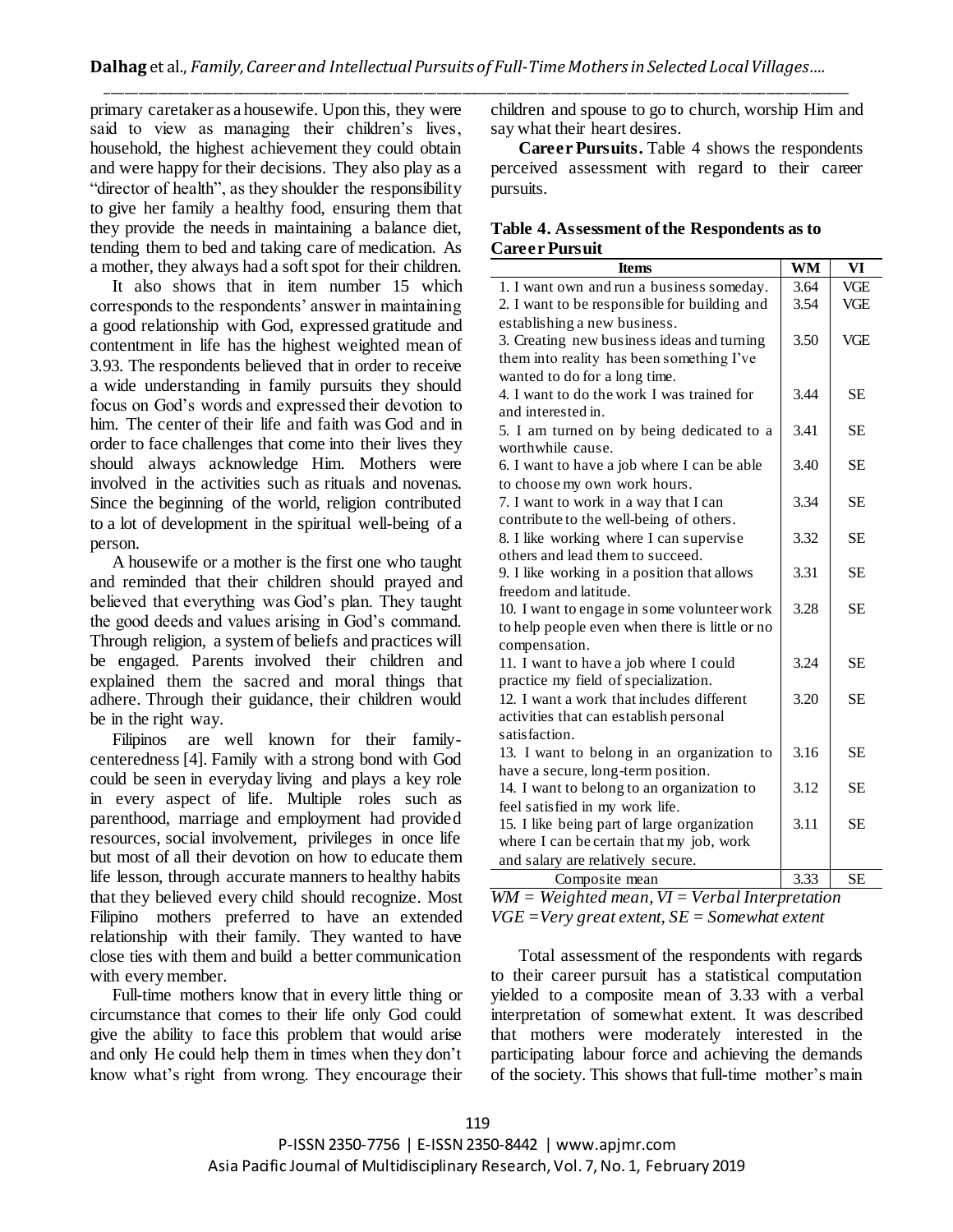goal in life was not to look after their career but to show more of their sides in the upbringing of their family.

When it comes to earning, they take fewer responsibilities in work because they somehow know their partners in life will provide the things they needed. Most mothers choose to set aside their careers and have their way on taking a responsibility in rearing and spending time to their family. For them, to stop to work or take time off from work can be quite reasonable and an efficient decision a family person could have done. Some mothers may not be interested in having a career or they just never found the chance to have a career. And it also was more difficult for some of them to find job because the nature of the job they were able to do were constricted. And if they got job, they may suffer in terms of earnings and promotional prospects. Some mothers could not afford to lose their job and the fact that becoming a working woman with a family has a lot more obligation that could change their lives in some ways. They have gone through a lot of physical, emotional and social stress. They always think of their children if they are in a good state. They cannot also avoid the fact that what they are doing was for the betterment of their family. In some ways, they made an excuse to get out of their work and went home. And no matter what happened, they would always put their family first in any circumstances. If both of the parents work, they cannot have the time for their children. They may also be restless after work and the result was that they could not give their full attention to them. But for other mothers, they think that having an equal share to earn a living was right so that they could cope to the growing needs of their family. Usually, some mothers who have careers were anxious to achieve goals such as work-life balance or to feel that they were not functioning in both ways. They may feel that they are not giving their full effort in work, home and their family.

Many of the companies were hesitant to hire married women because when incidents happen to their family, this might lead them to stay at home and be full-time mothers. But if they found a job, they would choose to have an easier position so that they can easily tend to their family. But some of them give up their career and stays at home where they could serve their husbands and children.

According to Gerson, a section of woman would prefer a fixed familial arrangement over an independent outcome with a career. She believed that a parent could offer a level of concern and also available for this job [5]. Notably, item numbers 1 to 3

got the same verbal interpretation of "very great extent" and a weighted mean of 3.64, 3.50 and 3.54, respectively. These items asked the respondents if they wanted to run and gave new ideas to establish a business. Conversely, these items got the highest weighted mean compared to other items being assessed. This showed that housewives also manage or want something that can be a source of leisure time. They spend their time in establishing a business even without them to personally handle their business. They could always assign a person to look or work for their business and just give them the information on what happened in that day. It can also be viewed that they can be a source of information to those who wanted to have their own business. They gained through the course of being a housewife at the same time become productive in engaging this pursuit.

In women's revolution movement, one researcher noted that one of its achievements was that it became possible for women to restart careers again after taking time off to raise children. It also showed the difference between the 1950s housewife and the  $21^{st}$  century housewife. The United States recent study showed that within a household, the husband and wife were paid through employment. Men spend their time for about eleven hours a week while women spend their hours in household. Women are being pressured as for becoming a model housewives and mothers by society [6].

**Intellectual Pursuits.** Table 5 shows the respondents perceived assessment with regard to their intellectual pursuits.

It could be seen from the table that the overall assessment of the respondents has a statistical computation of 2.82 with a verbal interpretation of somewhat extent. The data revealed that the respondents were moderately interested in pursuing certain goals to accomplish their intellectual curiosity. When it comes to intellectual pursuits, some mothers manage to fulfill the needs to feed their knowledge. This can be acquired through education and advance learning. Lack of resources and the demands of multiple roles hindered them to attain it. This prevented them to reach their goals and the belief that they were governed with their hearts in which they cannot make a good judgment based on their intellect. Some of them also prioritized their family before they think of themselves. This led to a gradual decrease of state legitimacy and this will be a serious problem of inefficiency that emerged in every sector. The way of living was also a cause why they can't acquire formal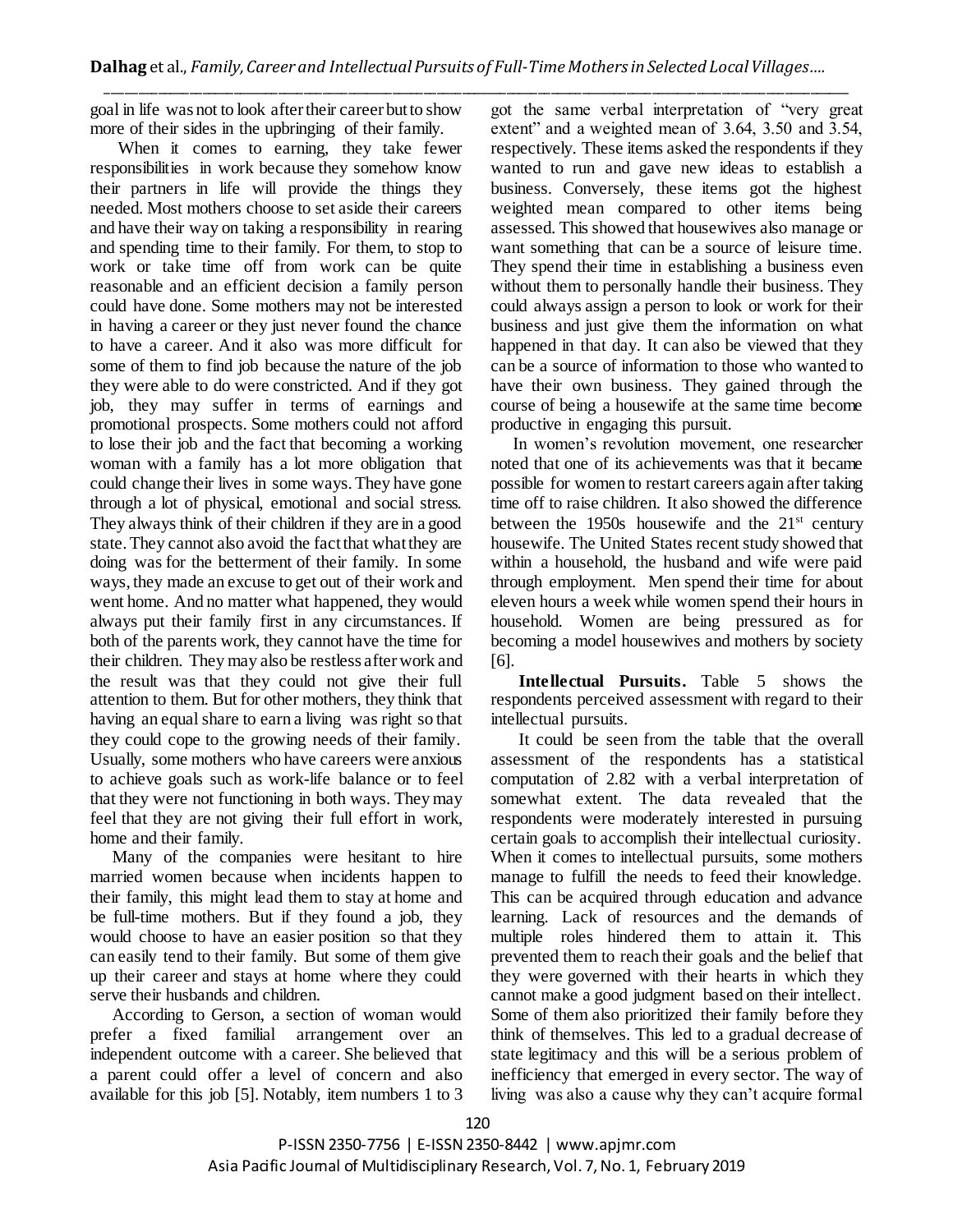education. It has been predicted that educated women's marriage prospects can be better when there were a smaller gap in women's educational attainment. On the other hand, it's their decision whether or not to become educated.

Table 5. Assessment of Respondents as to Intellectual Pursuits

| Items                                              | <b>WM</b> | VI        |
|----------------------------------------------------|-----------|-----------|
| 1. I want to acquire knowledge and skills to       | 3.65      | VGE       |
| make a difference in our lives.                    |           |           |
| 2. I want accomplish my educational goals.         | 3.26      | <b>SE</b> |
| 3. I want to challenge myself to use               | 3.16      | <b>SE</b> |
| creativity and advanced problem-solving            |           |           |
| skills to handle my children.                      |           |           |
| 4. I want to have a few minutes every day          | 2.91      | <b>SE</b> |
| to read challenging books or article of any        |           |           |
| subjects to feed my mind and help me feel          |           |           |
| alive and even more available to my                |           |           |
| children.                                          |           |           |
| 5. I want to know more about the social            | 2.91      | <b>SE</b> |
| issues.                                            |           |           |
| 6. I want to learn more programming                | 2.88      | <b>SE</b> |
| languages and more about the fundamentals          |           |           |
| of how computers actually work.                    |           |           |
| 7. I want to volunteer or start up a project       | 2.84      | <b>SE</b> |
| where I can pass on or share my knowledge          |           |           |
| to the youth and to have happy intellectual        |           |           |
| thoughts.                                          |           |           |
| 8. I want to finish the degree I started.          | 2.80      | <b>SE</b> |
| 9. I want to learn and participate in cultural     | 2.79      | <b>SE</b> |
| activities.                                        |           |           |
| 10. I want to start from the beginning with        | 2.65      | <b>SE</b> |
| my physics and mathematics education and           |           |           |
| take myself to levels much greater than            |           |           |
| where I am right now.                              |           |           |
| 11. I want to learn about music theory and         | 2.59      | <b>SE</b> |
| read classic books and poetry in English           |           |           |
| literature.                                        |           |           |
| 12. I want to learn more about political           | 2.56      | <b>SE</b> |
| theory and economic theory.                        |           |           |
| 13. I want to spend half-hour each day             | 2.56      | <b>SE</b> |
| writing in a journal to help me expand my          |           |           |
| creativity to some thought-provoking life          |           |           |
| questions.                                         |           |           |
| 14. I want to get involved or volunteer to         | 2.46      | LE        |
| the city library.                                  |           |           |
| 15. I want to pursue master's and doctorate        | 2.35      | LE        |
| degree of my undergraduate degree.                 |           |           |
| Composite mean                                     | 2.82      | <b>SE</b> |
| $WM = Weighted$ mean, $VI = Verbal$ Interpretation |           |           |

*VGE =Very great extent, SE = Somewhat extent LE= Less extent*

Some mothers admitted that they have not attained the education; they worked so hard for their life. They

let it slip away so that they could focus in their family. Their knowledge was to look forward to the good outcome of taking fully the role of a full-time mother. After years of spending time at home, their sense of working as a professional may diminished and change the way on how they view things. Others would look or remember them as their former associate but they know that they are a full-time mom now. While they diminished the power and professional stature they had before, they joined in some strategic volunteering that could be related in some areas in career goals. Spending time with volunteer work could be a great help to contribute to the community but aside from that it was a little to show what they've learned and could be produce.

According to Basic School Survey, women's enrolment for college rates were rose from near zero to 41 percent. At time, they were more inclined on obtaining their degree and to go with the flow of the emerging society.

In item number one, the respondents assessed their acquired knowledge and skills as very great extent and have the highest weighted mean of 3.65. This shows that most of the respondents wanted to acquire knowledge in their life. Full-time mothers needed to have more knowledge such as understanding the needs of their family, knowledge about life success, knowledge for teaching the right deeds for their children, knowledge about the things happening around them and knowledge for being a good housewife. Some spent their time in reading books, magazine, journals and newspapers to acquire some information that they need. This also shows how good they are when it comes to making decision and planning what's best for the family. Their decisions to have or continue their education were rarely guided by a single motivation but appeared to be in personal, degree, job-related and family needs. They were aware that being educated could give them the priority to choose, to improve and be accepted in the society.

When to educate a man, it was to educate that man. But when to educate a woman, it was to educate the generation [7]. Parts of our society were women that should not be neglected and should not be treated unequal because they are powerless and have no authority. In Pakistan, the role of women was defined in Islamic laws which play roles as a mother, a sister, a daughter and a wife. A great responsibility they had was to become a housewife that was able to attend the needs of her family.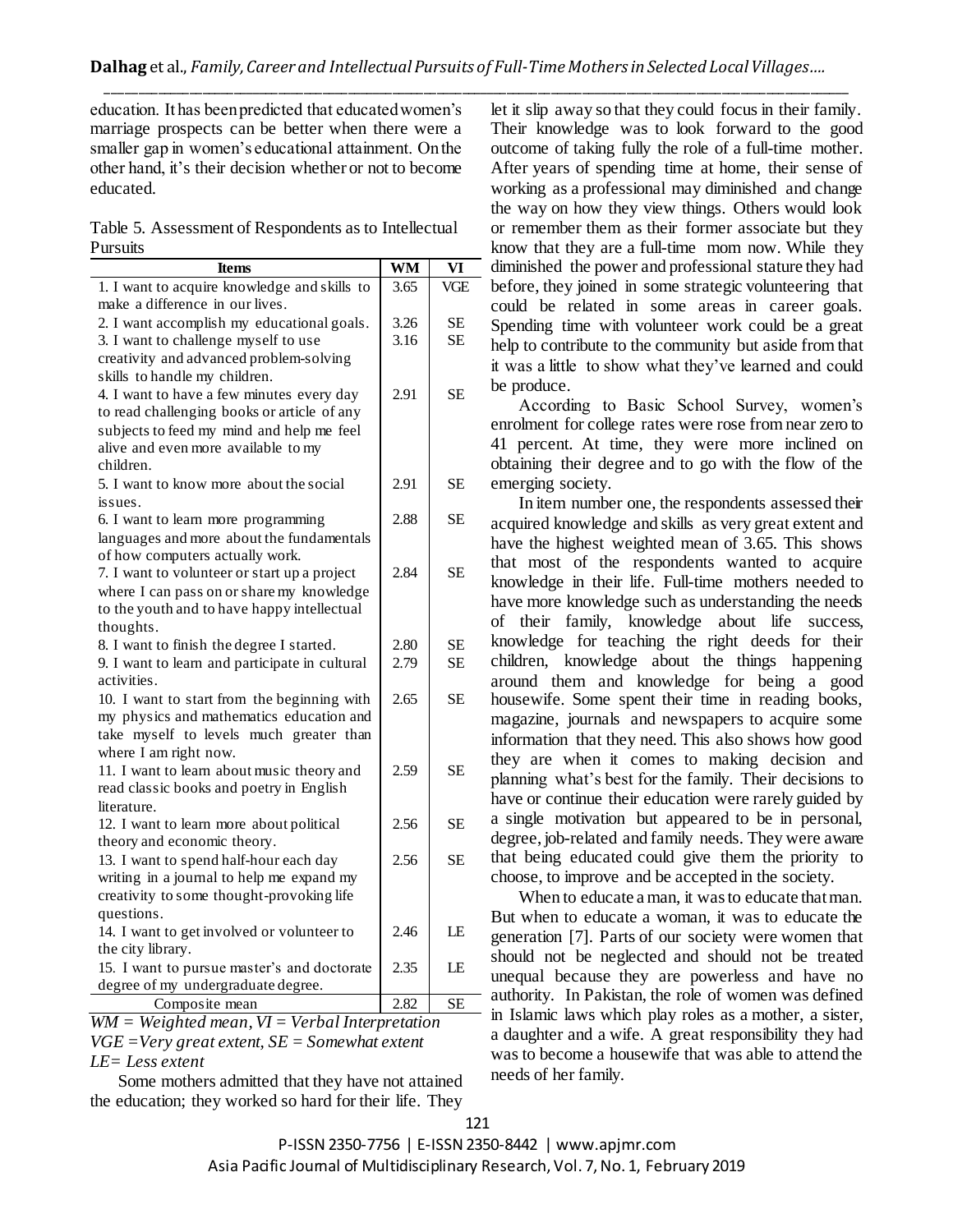\_\_\_\_\_\_\_\_\_\_\_\_\_\_\_\_\_\_\_\_\_\_\_\_\_\_\_\_\_\_\_\_\_\_\_\_\_\_\_\_\_\_\_\_\_\_\_\_\_\_\_\_\_\_\_\_\_\_\_\_\_\_\_\_\_\_\_\_\_\_\_\_\_\_\_\_\_\_\_\_\_\_\_\_\_\_\_\_\_\_\_\_\_\_\_\_\_\_\_\_\_\_\_\_\_\_\_\_\_\_\_\_\_\_\_\_\_ Items number 4 and 10 about respondent's perception in pursuing doctoral and master's degree and involving themselves for volunteering showed a weighted mean of 2. 35 and 2.46 with a verbal interpretation of "little extent", respectively. This showed that respondents had a little interest when it comes to volunteering and acquiring a degree. It proved that when they were investing their time with their family, this takes away their time from working on their degree or volunteering. However, some of them planned to have not continued their education in lacks of financial support and support from their significant person. This also proved that some of them may have lack of social supremacy so that it hinder their growth in committing to an organization or become a volunteer on their own.

In the featured cover articles of Time (Wallis) and New York Times magazine (Belkin), some parents – especially older mothers and highly educated mothers – were progressively more "opting out" of employment when they become parents or having children [8].

In early times, educated and committed to their career, women were vast in number. Their qualities brought a great impact on their job and how they raised their children. They were flexible and could do the task with ease. Judging by their instinct they could come up with a good decision. They found ways to become efficient in making choices and focus most on their priority [9].

The significant difference on the family pursuits, career pursuits and intellectual pursuits of respondents when they were grouped in terms of their profile was computed and analyzed. A 0.10 level of significance was used to determine the difference.

There was a significant difference between family pursuits in terms of types of barangay since  $p -$  values was 0.036, which was lower than 0.10 level of significance. The decision was to reject the null hypothesis. Looking at the results of the study, the respondents coming from the urban areas had a mean of 3.836 higher than the mean 3.706 coming from the rural areas which indicates that full-time mothers from urban areas had higher value when it comes to family pursuits than the housewives from rural areas, opposite to the common ideas that mother from rural areas put more attention in pursuing family goals than the mother of urban areas.

In addition, Araneta [10] said that in rural Philippines, images of modern Filipina also vary and depends upon their economic status. But for the whole, rural Filipina works together with her husband in the

field, cultivating the soil and planting the rice. When she goes home, she manages to do the house chore and takes care of her children. They are the mothers that spend most of their time with their children. From preparing their meal, accompanying them to school, attending their meetings, teaching and helping with their homework, making projects and taking care of the other things they need until bedtime. In short, they are with their children every time, they know every aspect of their children's lives, they can easily predict if there are problems or conflicts arising therefore giving solutions to the problem readily. They might have attained most of the items that assess their family pursuits giving them fewer worries about their family. For them attaining this family pursuits is not so hard because their time is allotted alone to their family, they don't have time to think about pursuing career because they can't do it without living their family and migrating in urban places. Another thing is their way of living is lower than in urban places, they don't need to find jobs to sustain their financial needs and the father alone can provide enough for their needs and can save a little for future use.

To compare, mothers in urban areas too, have time spending with their children but unlike in the rural place, in urban there's a lot of opportunities for the mother to pursue their career, lot of establishments where they can apply for job or join in entrepreneurial activities that can somehow help them to provide for financial needs that is probably higher than in rural because of the kind of living they have in their location. This might be a reason that their time is divided in the thought that they have to help their husband to provide for the family at the same to attend to their children's mental, emotional and social needs and this gives them many worries for their children's well-being that shows their concerns about family pursuits and attaining goals.

There was also a significant difference on family pursuits when they were grouped in terms of educational attainment since  $p -$  values 0.06 was, lower than 0.10 level of significance. The decision was to reject the null hypothesis. Several studies showed that mother's education was the main predictor of their child's educational and behavioural outcomes and these two factors are basically included in the family pursuits of housewives. Educated mothers were used to have a good financial assistance and also provide the welfare of their children. They work hard so that they could contribute to the payment of necessary things and enable to give a standard living for their children.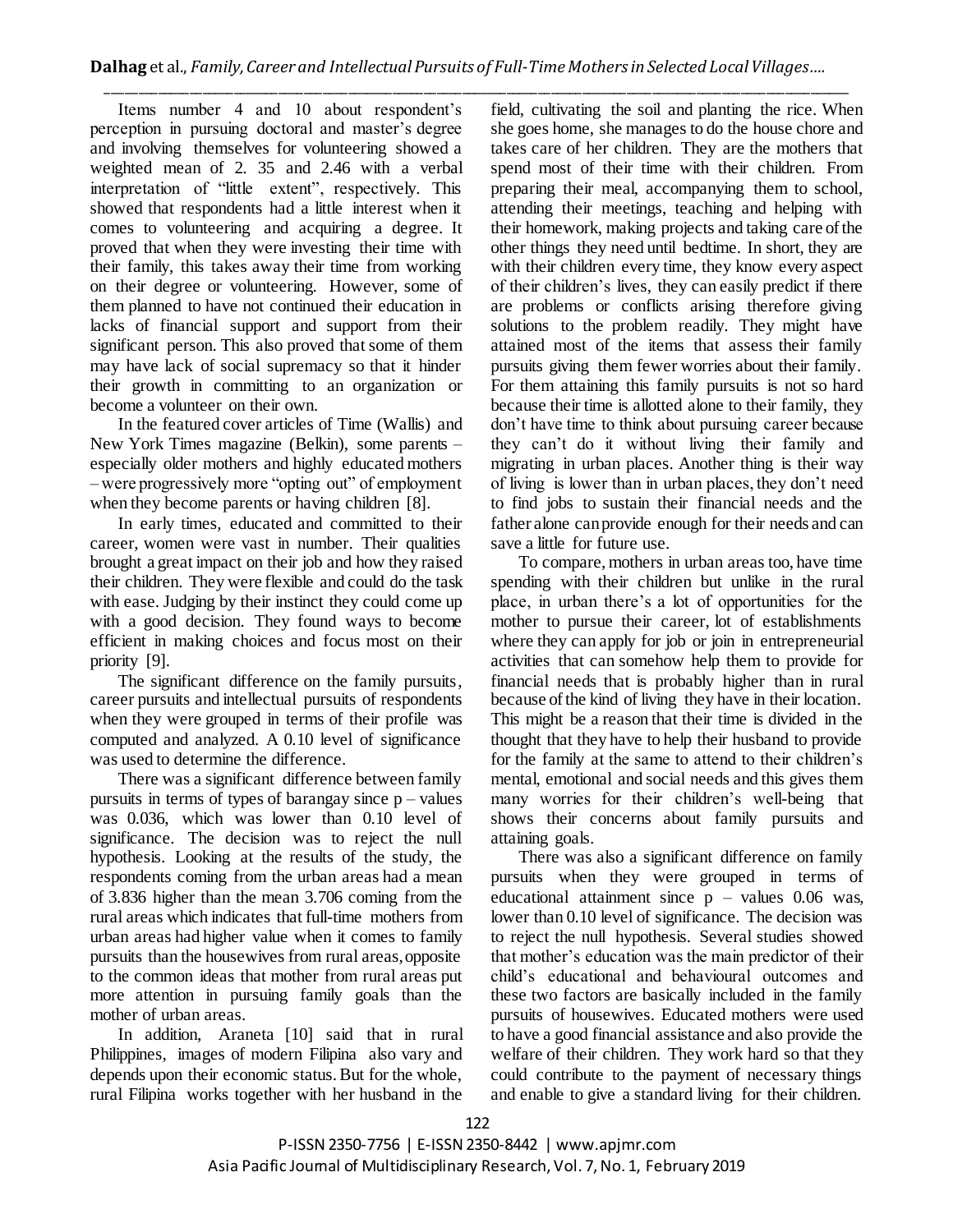They achieved a higher level of learning and wanted their children to also have it. Mothers who do not finish their education were more likely to have a difficult way in achieving certain goals especially for their children. It was hard for them to find job and create a living.

Kingdon [11] stated that some studies find that there was an impact on the educational attainment and school achievement of children through their mother's education than they would have to their father's education. This is possible through greater interaction of mother and their children since most of the families in every countries found that the earners in the household was their father and seldom had interaction with their children. Regarding this, female significantly contributes more in productivity, economic growth and human capital. This is not only their own generation but also in the next generation that would sustain their life.

In the study of Dubow et al, [12] parents' educational level when the child was 8 years old significantly predicted educational and occupational success for the child 40 years later. Structural models showed that parental educational level had no direct effects on child educational level or occupational prestige at age 48 but had indirect effects that were independent on the other predictor variable effect. These indirect effects were mediated through age19 educational aspirations and age 19 educational levels. These results provide strong support for the unique predictive role of parental education on adult outcomes 40 years later and underscore the developmental importance of mediators of parent education effects such as late adolescent achievement and achievement – related aspirations. Not only has the education of the children but also the educational level of the mother affected the health of the family. Kingdon also stated that education of women improves child health because of educated mothers' greater knowledge of the importance of hygiene and of simple remedies. All this lowers infant mortality, which in turn means that a family does not need to have a large number of children in order to hedge against the possibility of premature death of some children. Further, it appears that education of female increases the age at marriage (or at cohabitation) and through this delay, lowers the total fertility rate, i.e. number of children ever born to a woman.

In terms of career pursuits, that there was a significant difference in terms of educational attainment since  $p -$  values was 0.087, which was lower than 0.10 level of significance. The decision was

to reject the null hypothesis. A higher level of education could be seen to those women who have careers. Although there was a lot of time that they couldn't stay at home, they have a way on how to educate their children. A mother who always stays at home has a limited knowledge on what they know. They could only teach things that they know and experience.

According to Balgos [13], Filipino women have the higher literacy rate and educational attainment than those in developing nations. Philippine literacy is accounted for by an almost equal number of men and women and compared to the smaller percentage of female university graduates in the Third World as a whole, the Philippines fares well with over 55 percent female participation in tertiary education. The figure is even high enough to beat Australia's corresponding statistic of just over 50 percent.

The 2010 Census of Population and Housing (CPH) revealed that more females than males had attained higher levels of education. Of the total household population aged five years and over, 19.1 percent had finished at most high school, 11.7 percent completed at most elementary education, 10.1 percent were academic degree holders, and 2.7 percent were post-secondary graduates. Among those with college/academic degrees, females (56.1 percent) outnumbered males (43.9 percent). Similarly, there were more females (58.0 percent) than males (42.0 percent) among those with post baccalaureate courses. From the statistics above, many of the mothers now are graduated in baccalaureate degree and the result of study also shows that the highest the education level of a mother the more she wanted to fulfill her career pursuits including to have a job where they could practice their field of specialization and do the work where they were trained for and interested in. While the rest of the housewives completing high school levels and vocational courses are more focused in establishing own business and some of them are less likely to pursue careers and giving more focus to their family.

In terms of intellectual pursuits, there was a significant difference in terms of type of barangays since  $p$  – values was 0.037 was lower than 0.10 level of significance. The decision was to reject the null hypothesis.

Even in the 1990s, the pace of life was slower in rural than in urban areas. There are lesser opportunities to get higher education, lesser chances of learning new technologies and new skills in rural places, however,